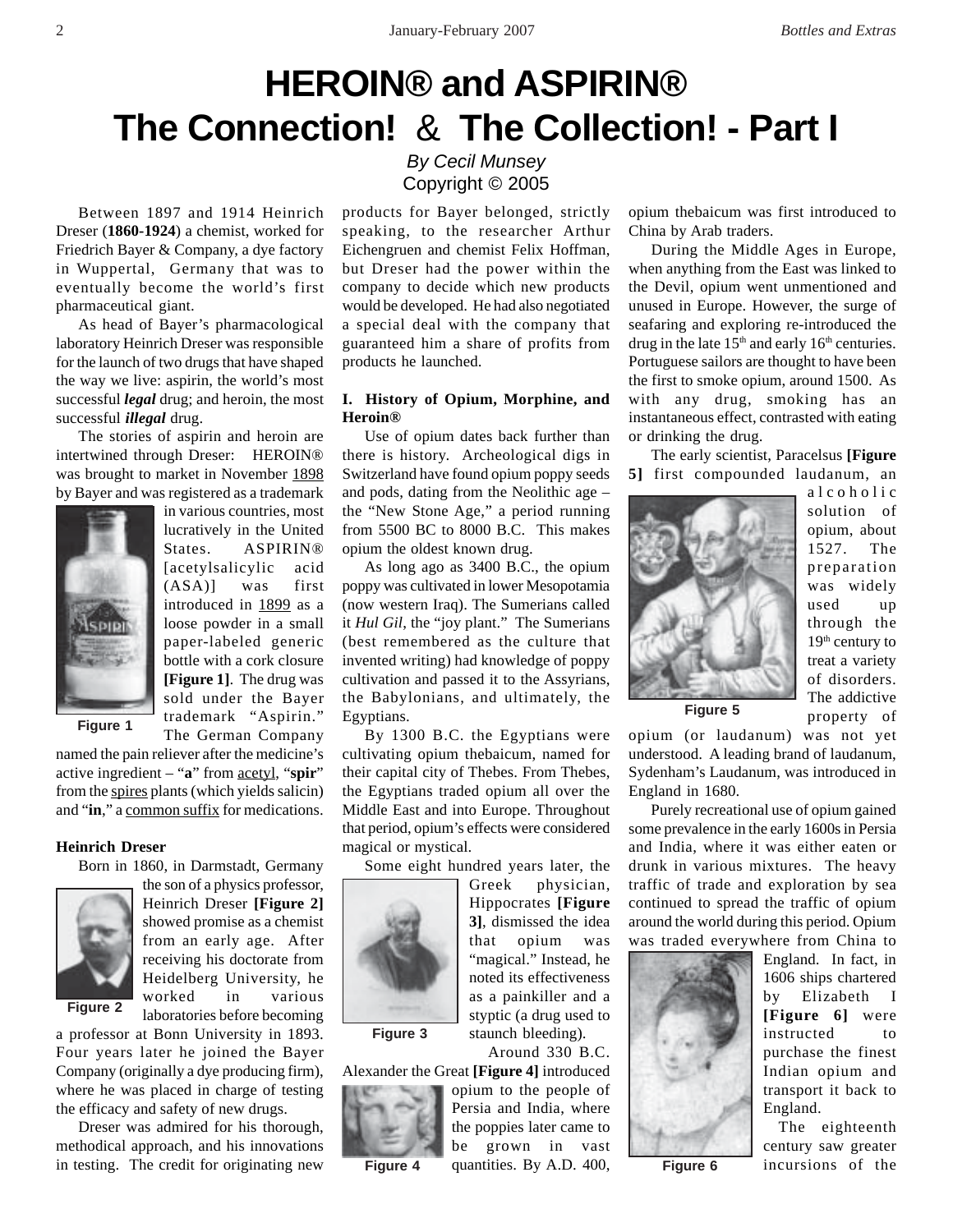



opium trade into China, along with the practice of smoking the drug in [collectible] pipes **[Figures 7, 8, 9, and 10]**. The British undertook creating a demand for opium in China in order to create a trade balance for all of the tea from China they required. The opium problem became widespread enough to inspire a Chinese ban, in 1729, of opium for anything other than licensed medical use. Beginning in the second half of the eighteenth century, the British East India Company dominated the opium trade out of Calcutta to China.

The amount of opium sold into China was approximately two thousand chests of opium per year by 1767, and by 1858, that number had risen to 70,000 chests of opium. By the end of the century, the British East India Company had a complete monopoly on the Indian opium trade. In 1799, all opium trade was banned in China, but by then millions of Chinese were addicted. In some coastal provinces, 90% of Chinese adults were opium addicts by the mid-1830s.

Not to be outdone, the British Levant Company began, in 1800, to purchase nearly half of all of the opium coming out of Smyrna, Turkey for export to Europe and the United States.

In 1803, Friedrich Sertuerner **[Figure 11**] of Germany synthesized morphine



(principium somniferum) from opium for the first time, and discovered the active ingredient of the opium poppy, which Carl Linnaeus (Swedish botanist, physician,

zoologist), **[Figure 12]** had first classified in 1753 as papaver somniferum. The discovery of morphine was considered a milestone. It was from opium, morphine (named after the Greek god of dreams, Morpheus), a derivative, was developed as a painkiller in approximately 1810. By



**Figure 12**

the mid-1850s, morphine was available in the U. S.

The medical community declared that opium had been "tamed." Morphine's reliability, long-lasting effects, and safety were extolled. In fact, despite its potential for addiction, morphine is still the premier drug used for extreme pain in hospitals and for end-of-life care.

Following the 1799 ban on opium in China, opium smuggling began to be a crowded industry, with several well-known Americans entering the trade. Charles Cabot and John Cushing, of Boston, worked separately to amass opium-smuggling wealth. John Jacob Astor of New York City smuggled ten tons of opium into China under his American Fur Company banner, but later confined his opium selling to the English trade.

English artists, writers, and other luminaries were famously experimenting with and becoming addicted to opium in the early  $19<sup>th</sup>$  century. By 1830, British use of opium for both medicinal and recreational purposes was at an all time high. 22,000 pounds of opium were imported from Turkey and India that year.

Laudanum continued to be popular, and was actually cheaper than beer or wine. Patent medicines (non-prescription "cures") of all descriptions, and opium preparations such as Dover's powder, were readily available.

Dover's powder, first developed by the English physician and buccaneer

Thomas Dover (1660- 1742) **[Figure 13**], contained opium, salt peter, tartar, licorice and ipecacuanha (South American shrub). In addition to producing his opium-containing "sweating powder," Dover

was the assistant captain aboard the privateer Duke that rescued Alexander Selkirk (Robinson Crusoe) from one of the Juan Fernandez Islands in 1709.

**Figure 13**

The incidence of opium dependence grew steadily in England, Europe, and the



The First Opium War between China and England began in 1839 as a result of a Chinese ban on opium traffic, and an order for all foreign traders to surrender their opium. In 1841, the British defeated the Chinese and took possession of Hong Kong as part of their bounty – it was returned to China 156 years later in 1997. The Second Opium War of 1856 finally made the importation of opium into China legal again, against the wishes of the Chinese government.

Dr. Alexander Wood of Edinburgh discovered the technique of injecting morphine with a syringe in 1843. The effects of injected morphine were instantaneous and three times more potent than oral administration.

During the civil war in the U. S., the numbers of people exposed to morphine in the course of being treated for their warrelated injuries skyrocketed. Tens of thousands of northern and confederate soldier became morphine addicts.





From the late 1800s to the early 1900s the reputable drug companies of the day began manufacturing over the counter drug

kits **[Figure 14]**. These kits contained a glass barreled hypodermic needle and vials of opiates (morphine or

**Figure 15**

heroin) and/or cocaine packaged neatly in attractive engraved cases **[Figures 15 and**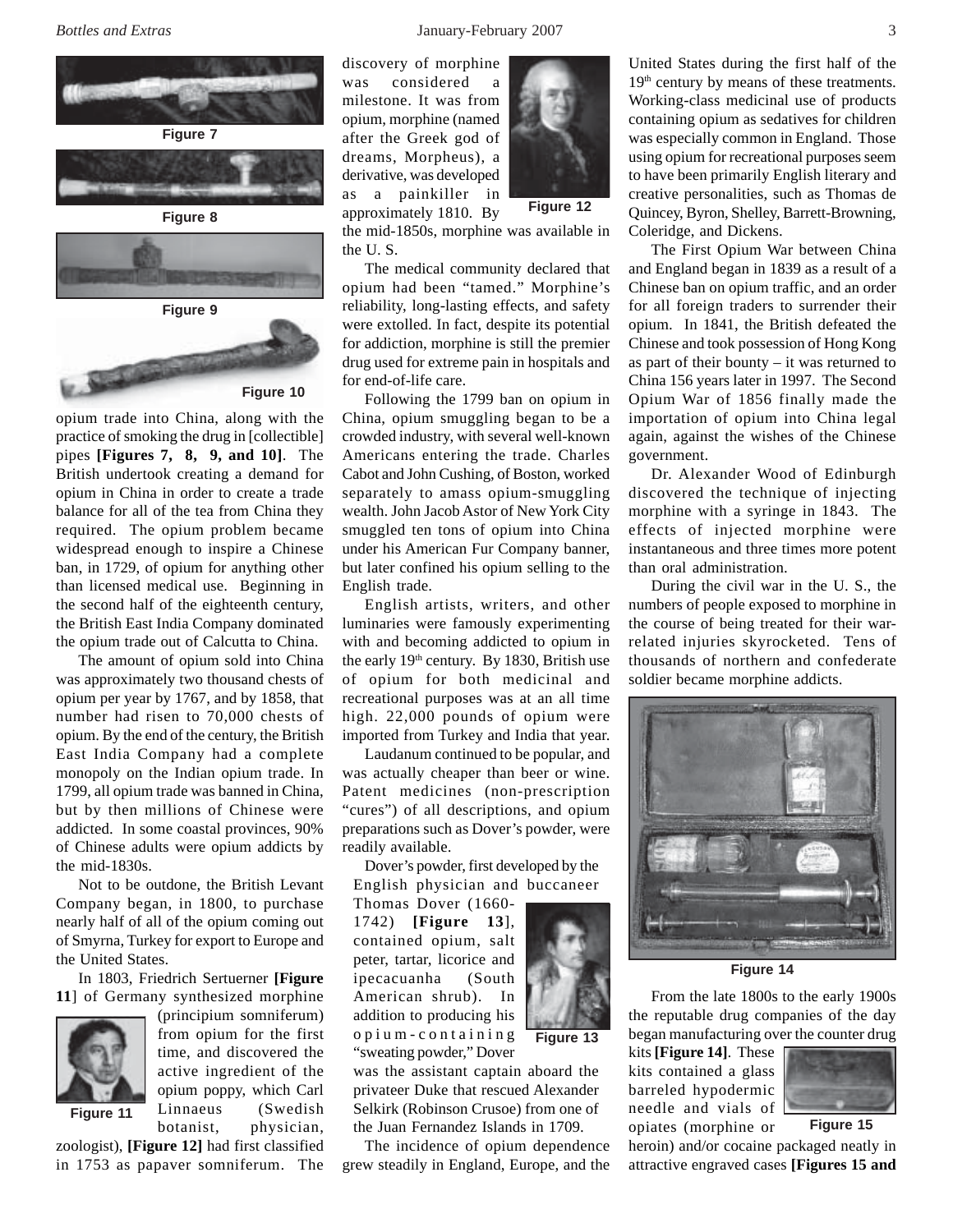#### 4 January-February 2007 *Bottles and Extras*



**Figure 16**

## **16]**.

Heroin (diacetylmorphine) was first synthesized from morphine in 1874 by English researcher, C. R. Wright. The drug went unstudied and unused until 1895 when Heinrich Dreser, working for the Bayer Company of Germany, found that diluting morphine with acetyls produced a drug without the common morphine side effects. Heroin was considered a highly effective medication for coughs, chest pains, and the discomfort of tuberculosis. This effect was important because pneumonia and tuberculosis were the two leading causes of death at that time – prior to the discovery of antibiotics. Heroin was touted to doctors as stronger than morphine and safer than codeine. It was thought to be nonaddictive, and even thought to be a cure for morphine addiction or for relieving morphine withdrawal symptoms. Because of its supposed great potential, Dreser derived his name for the new drug from the German word for "heroic."

After decades of promoting the consumption of opium, Britain in 1878 passed the Opium Act to reduce opium consumption in China, India, and Burma. Under the new regulation, the selling of opium was restricted to registered Chinese opium smokers and Indian opium eaters.

In 1886, the British acquired Burma's northeast region, the Shan State. Production and smuggling of opium along the lower region of Burma thrived despite British efforts to maintain a strict monopoly on the opium trade. To this day, the Shan state of Burma (now known as Myanmar) is one of the world's leading centers of opium production.

During the early years of the  $20<sup>th</sup>$ century, the Chinese leadership worked in a variety of ways to stop the flow of opium into their country. In 1910, after 150 years of failed attempts to rid the country of opium, the Chinese were finally able to convince the British to dismantle the India-China opium trade.

Despite the 1890 U.S. law-enforcement legislation on narcotics, which imposed a tax on opium and morphine, consumption of the drugs, along with heroin, grew

rapidly at the end of the 19<sup>th</sup> and beginning of the 20<sup>th</sup> centuries. Various medical journals of the time wrote of heroin as a morphine step-down cure. Other physicians argued, on the other hand, that their patients suffered from heroin withdrawal symptoms as severe as morphine withdrawal.

Heroin, morphine and other opiate derivatives were unregulated and sold legally in the U. S. until 1920 when Congress recognized the danger of these drugs and enacted the Dangerous Drug Act. By the time this law was passed, however, it was already too late. A market for heroin in the U. S. had been created. By 1925 there were an estimated 200,000 heroin addicts in the country.

In the mid to late 1800s, opium was a fairly popular drug. Opium dens were scattered throughout what we know today as the "wild west." The opium influx during this period was due in large part to the drug (mostly in collectible glass bottles, **[Figures 17, 18, and 19]**), being brought into the country via Chinese immigrants who came here to work on the railroads.

Accurate American history tells us that famous names of the period like "*Wild Bill" Hickok* **[Figure 20]** and *Kit Carson* **[Figure 21]** actually frequented opium dens more often than saloons. The stereotyped picture we have of the cowhand belly up to the bar drinking whiskey straight after a long hard ride on the dusty trail is only part of the story of the old west. Oftentimes the cowhand was not belly up to a bar at all. He was in a prone position in the dim candle-lit room smoking opium in the company of an oriental prostitute. It was not uncommon for some of these cowhands to spend several days and nights at a time in these dens in a constant dream-state, eventually becoming physically addicted to the drug.

In 1905, the U.S. Congress passed a law banning opium. The following year, Congress passed the famous Pure Food and Drug Act, which required pharmaceutical companies to label their patent medicines with their complete contents. As a result, the availability of opiate drugs in the U.S. significantly declined. In 1909, Congress banned the import of opium entirely. In 1914, Congress passed the Harrison Narcotics Act, which aimed to curb drug abuse and addiction. It required doctors, pharmacists, and others who legally prescribed narcotics (cocaine and heroin) to register and pay a tax.













**Figure 20 Figure 21**

In 1923, the U.S. Treasury Department's Narcotics Division (the first federal drug agency) banned all legal narcotics sales, under the Dangerous Drug Act of 1920, forcing addicts to buy from illegal street dealers. Soon, a thriving black market opened up in New York's Chinatown and other places.

#### **Discovery of Heroin®**

Like aspirin, the drug that Bayer launched under the trademark Heroin® in 1898 was not an original discovery. Diacetylmorphine, a white, odourless, bitter, crystalline powder derived from morphine, as previously indicated, had been invented in 1874 by an English chemist, C. R. Wright.

But Dreser was the first to see its commercial potential. Scientists had been looking for some time for a non-addictive substitute for morphine, then widely used as a painkiller and in the treatment of respiratory diseases. If diacetylmorphine could be shown to be such a product, Bayer – and Dreser – would hit the jackpot.

Diacetylmorphine was first synthesised in the Bayer laboratory in 1897 – by Felix Hoffmann, two weeks after he first synthesised ASA (aspirin). The work had been initiated by Dreser.

By early 1898 Dreser was testing heroin on animals, on some Bayer's workers, and on himself. The workers loved it; some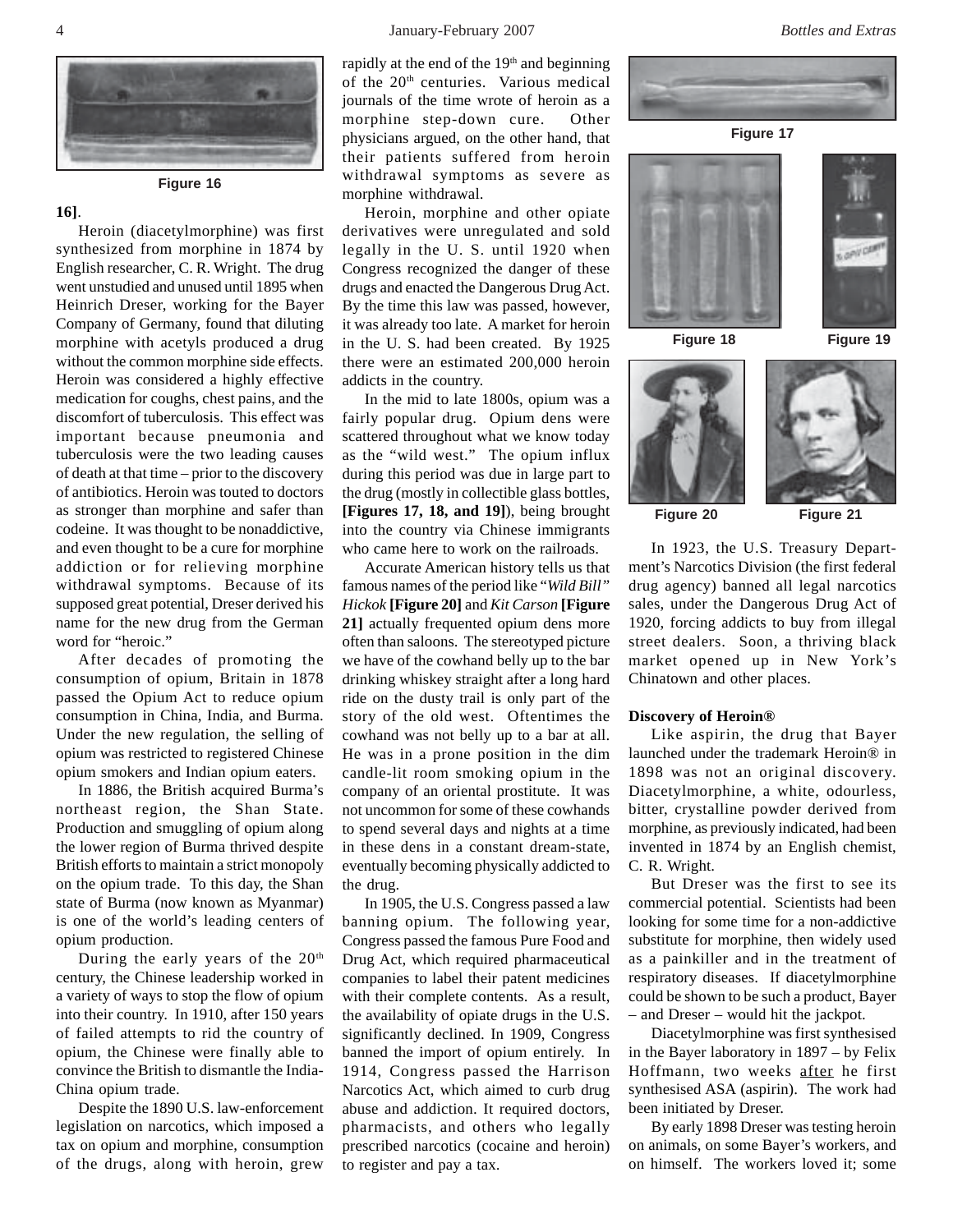saying it made them feel "heroisch" (heroic). The diacetylmorphine (heroin) was four times stronger than morphine. Creating the brand name "Heroin®" was easy.

In November 1898. Dreser presented the drug to the Congress of German Naturalists and Physicians, claiming it was ten times more effective as a cough medicine than codeine but had only a tenth of its toxic effects. It was also more effective than morphine as a painkiller. *"It was safe. It wasn't habit-forming."* In short, Dreser claimed it was a wonder drug.

What we forget now is that heroin met what was then a desperate need – not for a painkiller, but for a cough remedy. As already stated, tuberculosis and pneumonia were then the leading causes of death, and even routine coughs and colds could be severely incapacitating. Heroin, which both depresses respiration and, as a sedative, gives a restorative night's sleep, seemed a godsend at the turn of the 20<sup>th</sup> century.

The initial response to its launch was overwhelmingly positive. Dreser had already written about the drug in medical journals and studies had endorsed his view that heroin could be effective in treating asthma, bronchitis and tuberculosis. As would later be done with Aspirin®, flyers and free samples were sent out by the thousands to physicians in Europe and the U.S. (For the information of collectors, the label on the samples showed a lion and a globe.)

By 1899, Bayer was producing about a ton of heroin a year, and exporting the drug to 23 countries. The country where it really took off was the U.S., where there was already a large population of morphine addicts, a craze for patent medicines, and a relatively lax regulatory framework. Manufacturers of cough syrup were soon lacing their products with Bayer heroin. There were heroin pastilles, heroin cough lozenges, heroin tablets, water-soluble salts and a heroin elixir in a glycerine solution. (The containers for these various products are what hundreds of collectors seek today.)

### **Habit-forming Nostrums**

The following preparations were some of those that contained habit-forming drugs other than alcohol. They were such drugs as opium and its derivatives, morphine, codeine, and heroin; cocaine; cannabis indica; et cetera (all containers of these products are very collectible).

Agnew's Powder (cocaine)

Anglo-American Catarrh Powder (cocaine)

Dr. Seth Arnold's Cough Syrup (morphine) Boschee German Syrup (opium) Brou's Injection (morphine)

Carney Common Sense Cure (morphine) Children's Comfort (morphine) Coca-Cola (cocaine)

Coco-Bola (cocaine)

Colwell's Egyptian Oil (opium)

Crossman's Specific Mixture (opium)

Dr. Drake's German Croup Remedy (opium)

Dr. Fahrney's Teething Syrup (morphine)

Godfrey Cordial (opium)

Gowan Pneumonia Cure (opium)

Habitan (morphine)

Harrison Opium Elixir (opium)

Hooper Anodyne – the infant's friend (morphine)

Dr. James' Soothing Syrup (heroin)

Jain's Expectorant (opium)

Maugre Compound Extract Benne (morphine)

Mexican Oil (opium)

Dr. McMunn's Elixir of Opium (opium) – **[Figure 22]**



Dr. Might's Tethyan Teething Powders (opium)

One Day Cough Cure (cannabis indica and morphine)

Petit's Eye Salve (morphine) Pierces Smart Weed (opium) Piso's Cure (cannabis indica) Rectal Cholera Cure (opium)

Shiloh's Cure (heroin) Taylor Sweet Gum & Mullein Compound (morphine) Touselly's Sneezeless Snuff (morphine) Tubercine (opium) Tucker Asthma Cure (cocaine) Victor Lung Syrup (opium) Watkin's Anodyne (heroin) Mrs. Winslow's Soothing Syrup

(morphine)

Wright's Instant Relief (opium)

Bayer never advertised heroin to the public but the publicity material sent to



physicians was unambiguous **[Figure 23]**. One flyer described the product this way: *"Heroin: the Sedative for Cough . . . order a supply from your jobber."*

*"It possesses many advantages over morphine,"*

wrote the Boston Medical and Surgical Journal in 1900. *"It's not hypnotic, and there's no danger of acquiring a habit."*

But worrying rumors were surfacing. As early as 1899, researchers began to report patients developing "tolerance" to the drug, while a German researcher denounced it as *"an extremely dangerous poison."* By 1902, when heroin sales were accounting for roughly five percent of Bayer's net profits, French and American researchers were reporting cases of "heroinism" and addiction.

Between 1899 and 1905, at least 180 clinical works on heroin were published around the world, and most were favorable, if cautious. In 1906 the American Medical Association approved heroin for medical use, though with strong reservations about a "habit" that was "readily formed."

In 1913, Bayer decided to stop making heroin. There had been an explosion of heroin-related admissions at New York and Philadelphia hospitals, and in East Coast cities a substantial population of recreational users was reported –some supported their habits by collecting and selling scrap metal, hence the name "junkie." Heroin had, and has, a number of street names: It is sometimes called smack, skag, dope, H, junk, hammer, slow, gear, harry, piss, shit and horse. Prohibition seemed inevitable and, sure enough, the